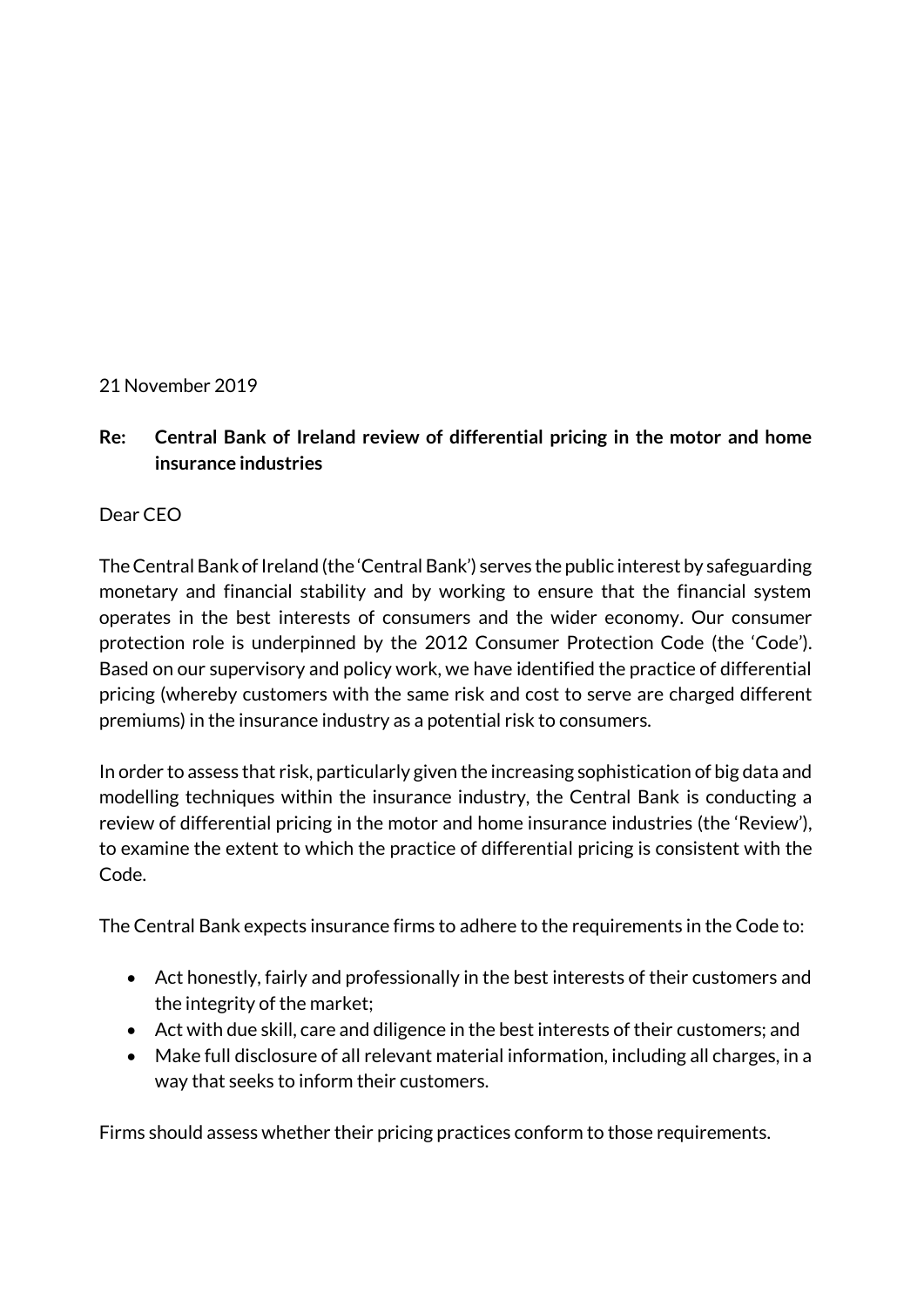Boards should be aware of their firms' pricing policies and satisfied that they are implemented in a manner compliant with the Code. In addition, Boards should ensure that the requirement to treat customers fairly forms an integral part of their firms' corporate culture. This is in keeping with the Central Bank's wider expectations that firms are well governed, have an appropriate culture, effective risk management(including conduct risk management) and control arrangements in place, which are commensurate with their size, scale and complexity.

The Review will begin in January 2020 and will be conducted in three phases:

- i. Phase 1 Market Analysis;
- ii. Phase 2 Quantitative Analysis and Consumer Insight; and
- iii. Phase 3 Conclusions and recommendations.

The initial Terms of Reference for the Review are appended to this letter. The Central Bank reserves the right to amend the Terms of Reference, as appropriate.

This letter should be read in conjunction with the Code and other regulatory obligations imposed on insurance firms.

Yours sincerely

\_\_\_\_\_\_\_\_\_\_\_\_\_\_\_\_\_\_\_

Dernile Resland

**Derville Rowland Director General Financial Conduct**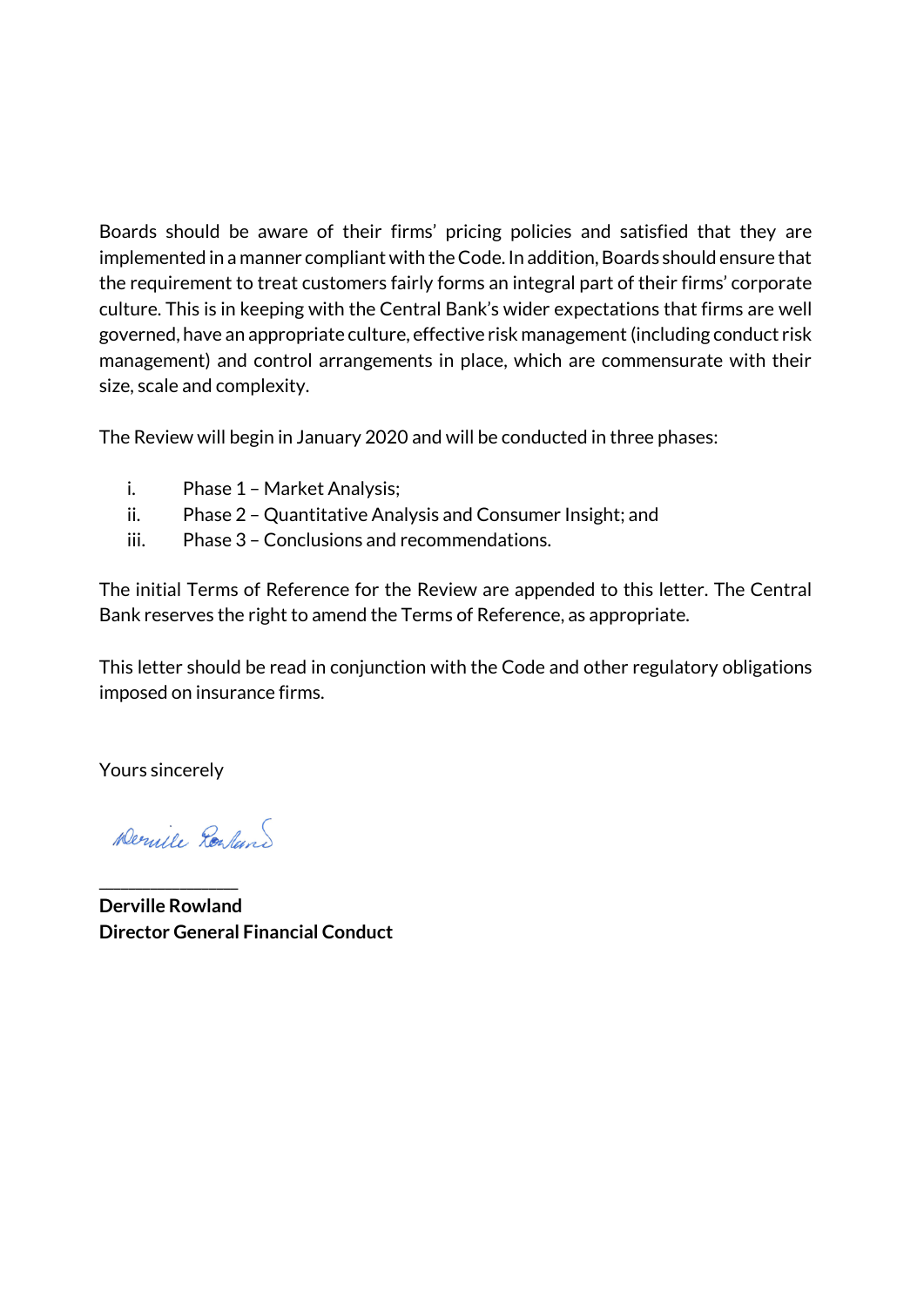# **Central Bank review of differential pricing in the home and motor insurance markets (the 'Review')**

## **Terms of Reference**

## **Purpose of the Review**

The purpose of the Review is to examine the extent to which the practice of differential pricing (whereby customers with the same risk and the same cost of service are charged different premiums) is consistent with the Consumer Protection Code 2012 (the 'Code').

The Review will seek to:

- I. Establish the impact of differential pricing on consumers while at the same time identifying the drivers of consumer behaviours including how consumers engage with the insurance industry; and
- II. Assess the extent to which these pricing practices lead to outcomes consistent with the Code.

# **The scope of the Review**

The Review will focus on the motor and home insurance markets as these products are the most commonly held insurance products in Ireland.

The Review will examine the pricing practices of the Non-Life companies prudentially supervised by the Central Bank together with significant branches and intermediaries who have delegated authority for pricing.

# **Specific issues the Central Bank will examine**

*Industry assessment*

- The extent to which such pricing practices exist in the motor and home insurance markets in Ireland.
- The pricing strategies, models employed, and data used by firms that give rise to price differences for the same risk with the same cost of service.

## *Consumer outcomes*

- The extent to which these pricing practices are in compliance with the Code and other relevant regulatory requirements.
- The groups of consumers that may be impacted, and their characteristics.

# *Governance and culture*

- How firms take account of the Code when implementing differential pricing strategies.
- The extent to which Boards<sup>1</sup> have oversight of such practices including oversight of delegated authority given to third parties.

 $\overline{a}$ <sup>1</sup> References to boards includes local management functions in firms not prudentially supervised by the Central Bank